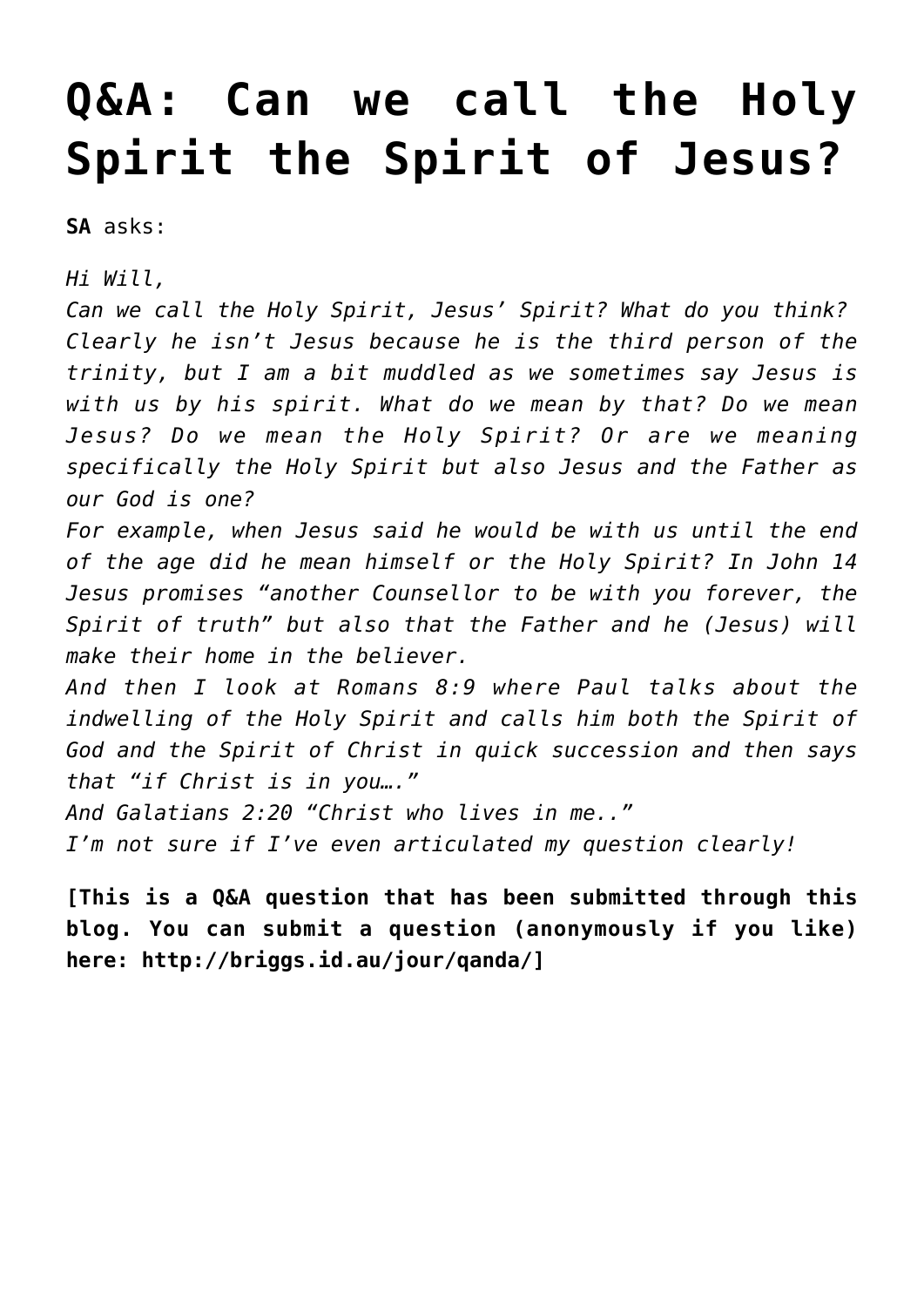

Thanks for the question. It takes us into the area of trinitarian theology, which is notoriously brain-bending, but is also deep, profound, and joy-bringing.

**The short answer** to your question is yes, we can (and must) understand that the Holy Spirit is Jesus' Spirit.

**The longer answer** means exploring the conundrum that you have described. Your exploration is great. You've quoted the verse that I would have gone to as a way into it: In *Romans 8:9-11* the Holy Spirit is referred to in the following ways:

- 1. "the Spirit"
- 2. "the Spirit of God"
- 3. "the Spirit of Christ"
- 4. "the Spirit of him who raised Jesus from the dead"

This passage also has a close correlation between "the Spirit" and "Christ" with regards to the one who dwells "in you." You've also rightly picked up other places where this is implied – *Galatians 2:20* – and also *Matthew 28:20* where Jesus says "I am with you always", *just before he leaves!* Of course, the Spirit is subsequently present.

It can be a bit of a brain twister, so what do we do with it?

We can get a little bit **theological**: What is being emphasised here is the *unity* of the Trinity. We cannot separate Father, Son, and Holy Spirit. The Spirit reveals the Son, and if we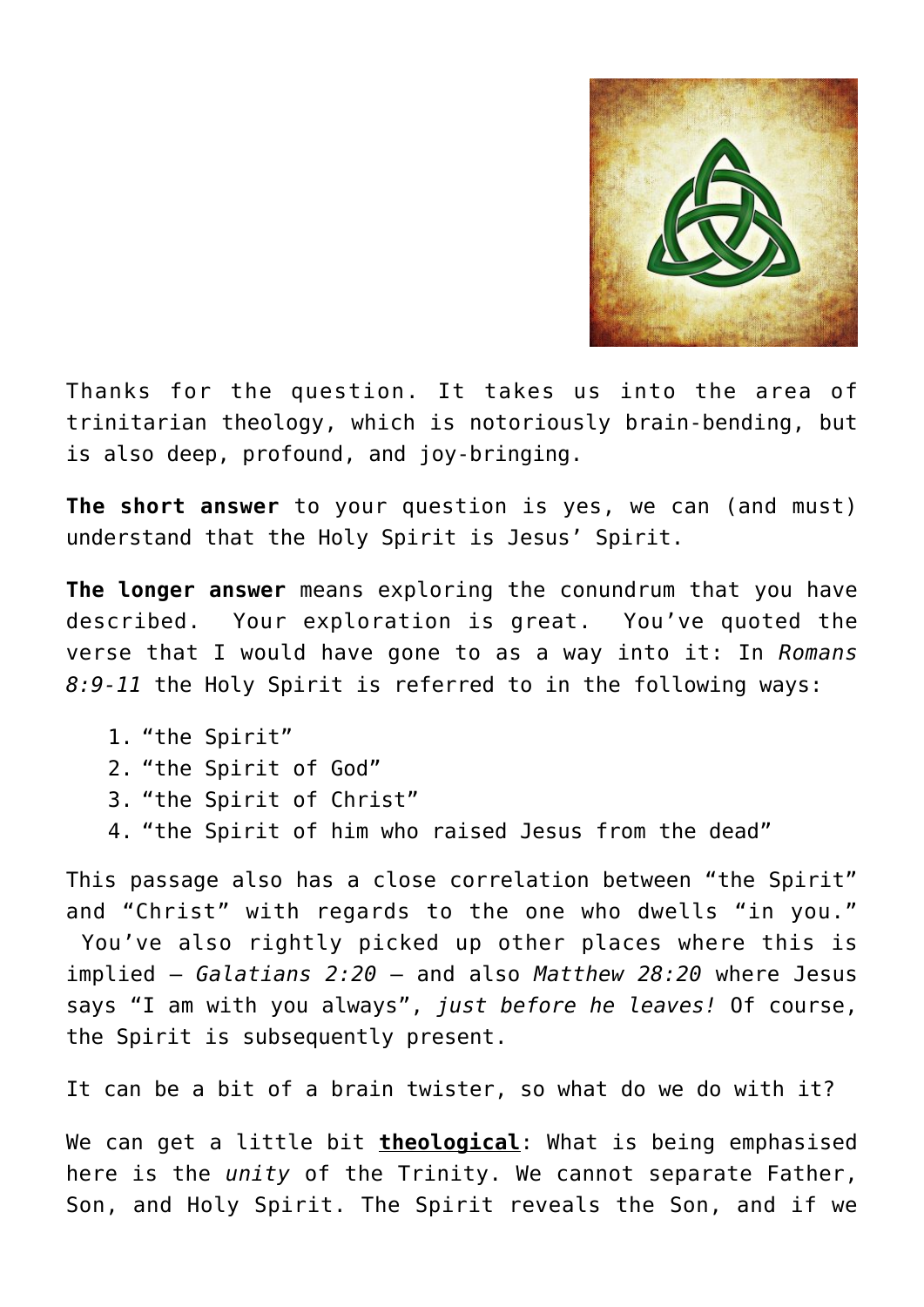see the Son we have seen the Father (that's *John 14* again). This unity is at the heart of the gospel: Jesus is not one third of God of with us, he is *truly* God with us. As Paul assures us in *Colossians 2:9*, in Christ "all the fullness of the Deity lives in bodily form."

We can even get a bit **metaphysical** about it. My tentative exploration begins with thinking of God as a relational dynamic, and I start by looking to God the Father [As an aside, the Orthodox emphasis on the Father as the "Fountain of Deity" got me thinking here]: The Father perfectly and eternally pours himself out into the Son. We call this "begetting" and think of the way in which a parent desires to pour themselves – their character, wisdom, understanding, etc. – into their children and extrapolate from that. This is so eternal and perfect that the Son isn't just a reflection of the Father, the Father is pouring out his very being, and so the Son is of the same dynamic essence. The Son therefore pours himself back towards the Father, in response, agreement, and self-giving.

The Son's eternal and perfect "pouring back" is an eternal and perfect "Yes and Amen" to the self-giving of the Father. This eternal and perfect outpouring perfectly and eternally manifests not just the power and character of the Father and the Son, but the very substance of who they are. This mutual outpouring manifests perfectly and eternally in the person of the Holy Spirit, proceeding from the Father's eternally begetting love and the Son's eternal returning joy.

Take any aspect of this away and then the dynamic is not eternal or perfect, and therefore not God. That is, if the Spirit is not totally the Father's Spirit, or the Son's Spirit, or the Spirit of God Almighty, then God is not God.

Phew. That's a bit heady. But can you see the **passion and joy** of it all? At the beginning of creation, the Father pours out in creative fervour – "Let there be light!" – the Son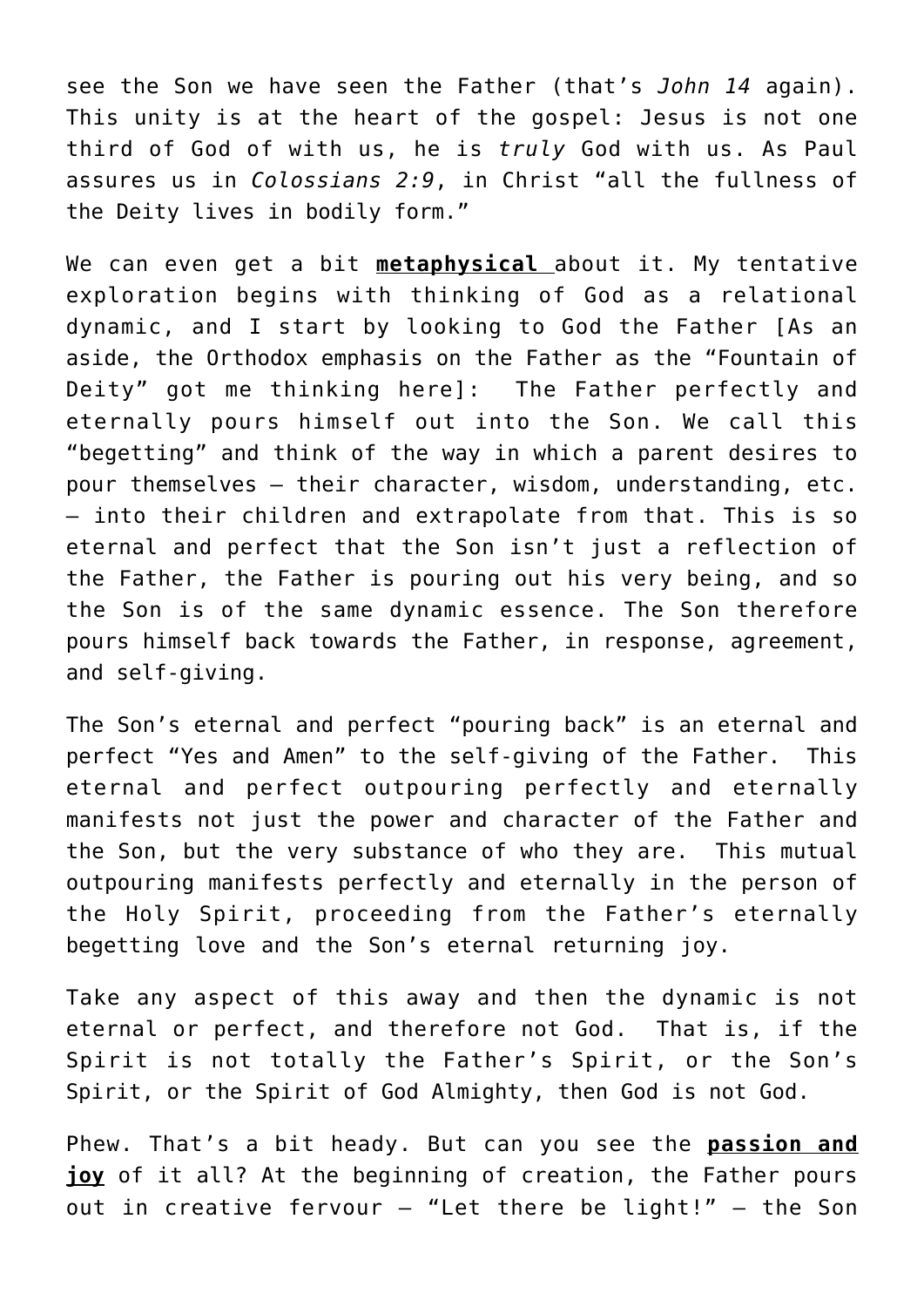receives and responds in a "Yes and Amen" and from the power and joy of their agreement, the Spirit proceeds to hover over the waters of creation. Their unified love *creates*. It's not like there's some committee discussion in the Godhead about weighing up the pros and cons of creating the universe, rather the creative love and joy of Father, Son, and Holy Spirit simply brings it about. After all:

*In the beginning was the Word, and the Word was with God, and the Word was God. He was with God in the beginning. Through him all things were made; without him nothing was made that has been made. (John 1:1-3)*

And here is the **joyous gospel** part of it. We know that *"God so loved the World"*. At some point the heart of the Father pours out in grace and love – "Let us go to our broken children" – the Son responds with a "Yes and Amen" and the Spirit manifests that loving purpose, hovering over the womb of a young woman. And now the eternally, perfectly begetting God and Father, pours himself out, eternally, and perfectly, into a human child. The eternal, perfect dynamic that is God, can incorporate, does incorporate, and still incorporates a human being, Jesus.

The Father pours himself out into Jesus Christ, the Son of God. The Son's response now has human voice: "Whatever the Father does, the Son does likewise" (*John 5:19*), and the Spirit manifests that desire as healings and miracles happen.

And then at some point it looks like the Father's heart to save – "Let us take responsibility for our children" – and the Son, knowing exactly what that means, says "let your will be done" and enters into cruelty and injustice and forsakenness, until the sky goes dark and we hear "It is finished" and "Into your hands I commit my Spirit." And then the self-giving, outpouring, justice-loving, fierce joy of God is truly made manifest, and we *really* see the Spirit of the One who raised